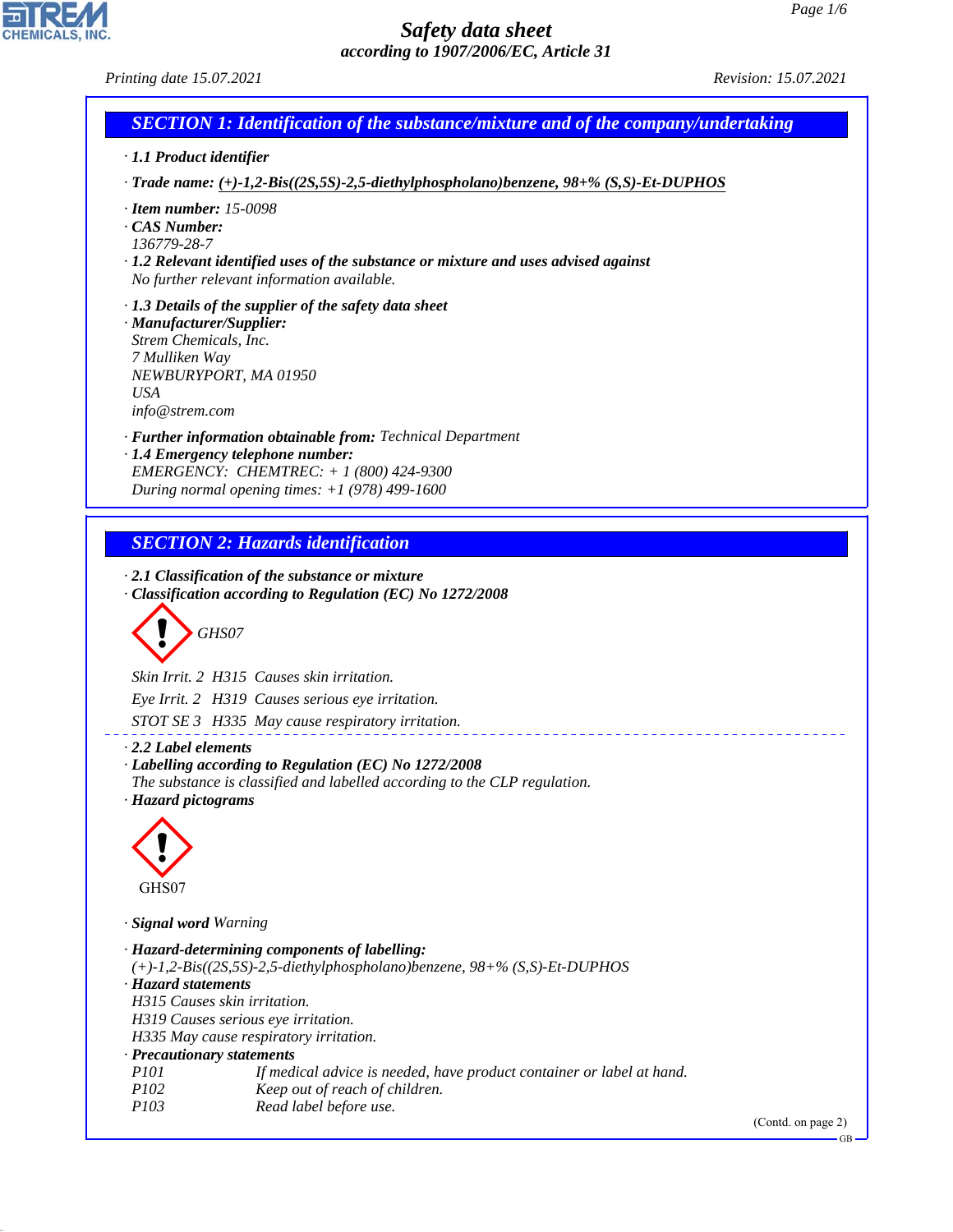*Printing date 15.07.2021 Revision: 15.07.2021*

*Trade name: (+)-1,2-Bis((2S,5S)-2,5-diethylphospholano)benzene, 98+% (S,S)-Et-DUPHOS*

|                           | (Cond. of page 1)                                                                                     |
|---------------------------|-------------------------------------------------------------------------------------------------------|
| P <sub>231</sub>          | Handle under inert gas.                                                                               |
| P <sub>222</sub>          | Do not allow contact with air.                                                                        |
|                           | P305+P351+P338 IF IN EYES: Rinse cautiously with water for several minutes. Remove contact lenses, if |
|                           | present and easy to do. Continue rinsing.                                                             |
| $P403 + P233$             | Store in a well-ventilated place. Keep container tightly closed.                                      |
| P422                      | Store contents under inert gas.                                                                       |
| <i>P501</i>               | Dispose of contents/container in accordance with local/regional/national/international                |
|                           | regulations.                                                                                          |
| $\cdot$ 2.3 Other hazards |                                                                                                       |

*· Results of PBT and vPvB assessment*

*· PBT: Not applicable.*

*· vPvB: Not applicable.*

#### *SECTION 3: Composition/information on ingredients*

*· 3.1 Chemical characterisation: Substances*

*· CAS No. Description*

*136779-28-7 (+)-1,2-Bis((2S,5S)-2,5-diethylphospholano)benzene, 98+% (S,S)-Et-DUPHOS*

### *SECTION 4: First aid measures*

*· 4.1 Description of first aid measures*

- *· After inhalation: In case of unconsciousness place patient stably in side position for transportation.*
- *· After skin contact: Immediately wash with water and soap and rinse thoroughly.*
- *· After eye contact:*
- *Rinse opened eye for several minutes under running water. If symptoms persist, consult a doctor.*

*· After swallowing: If symptoms persist consult doctor.*

- *· 4.2 Most important symptoms and effects, both acute and delayed No further relevant information available.*
- *· 4.3 Indication of any immediate medical attention and special treatment needed*
- *No further relevant information available.*

### *SECTION 5: Firefighting measures*

*· 5.1 Extinguishing media*

- *· Suitable extinguishing agents: Use fire extinguishing methods suitable to surrounding conditions.*
- *· 5.2 Special hazards arising from the substance or mixture No further relevant information available.*
- *· 5.3 Advice for firefighters*
- *· Protective equipment: No special measures required.*

### *SECTION 6: Accidental release measures*

*· 6.1 Personal precautions, protective equipment and emergency procedures Not required.*

*· 6.2 Environmental precautions: No special measures required.*

*· 6.3 Methods and material for containment and cleaning up: Dispose contaminated material as waste according to item 13. Ensure adequate ventilation.*

*· 6.4 Reference to other sections*

44.1.1

*See Section 7 for information on safe handling. See Section 8 for information on personal protection equipment.*

(Contd. on page 3)

GB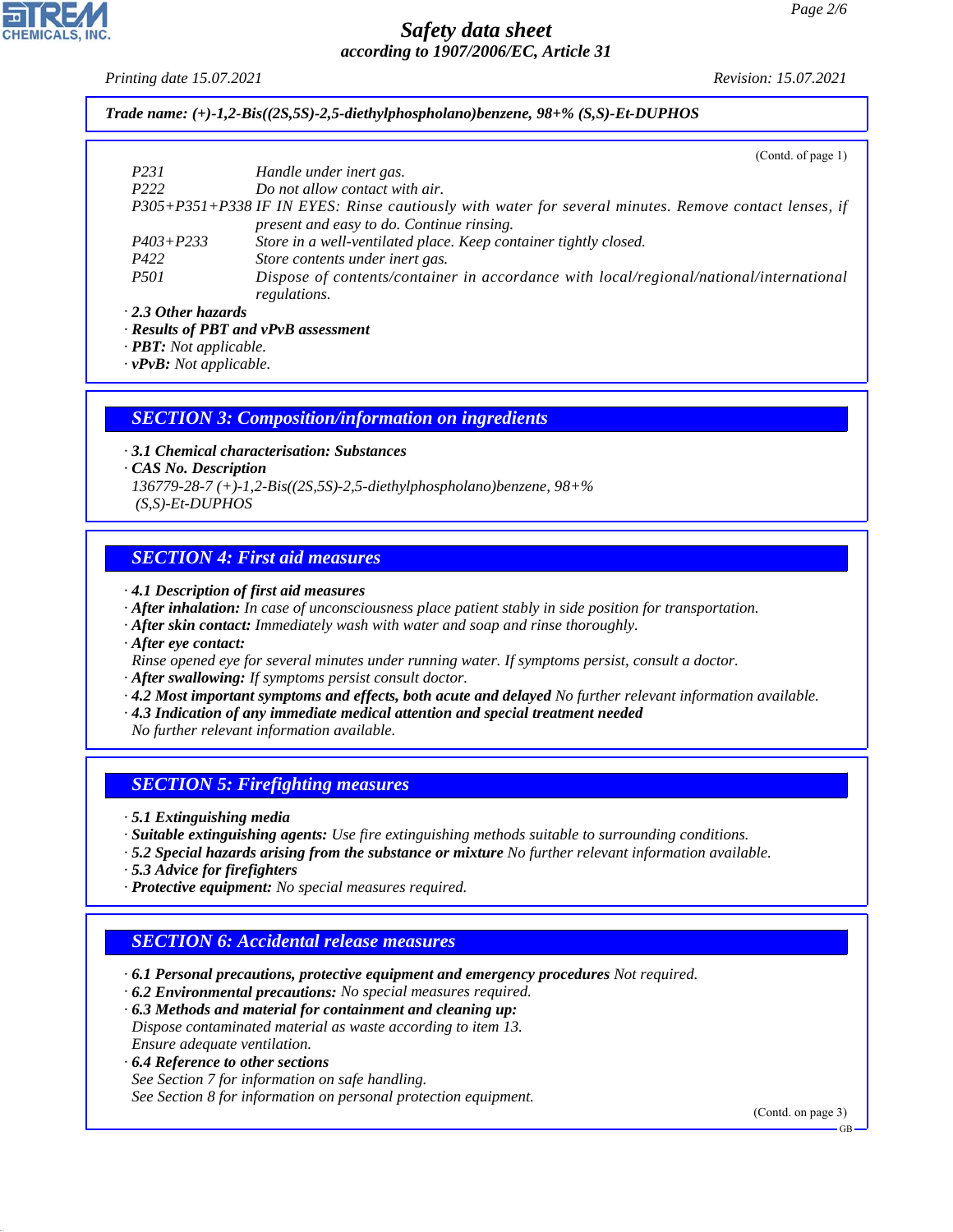*Printing date 15.07.2021 Revision: 15.07.2021*

*Trade name: (+)-1,2-Bis((2S,5S)-2,5-diethylphospholano)benzene, 98+% (S,S)-Et-DUPHOS*

(Contd. of page 2)

*See Section 13 for disposal information.*

#### *SECTION 7: Handling and storage*

- *· 7.1 Precautions for safe handling Open and handle receptacle with care.*
- *· Handling: Handle under inert gas.*
- *· Information about fire and explosion protection: No special measures required.*
- *· 7.2 Conditions for safe storage, including any incompatibilities*
- *· Storage: Store contents under inert gas.*
- *· Requirements to be met by storerooms and receptacles: No special requirements.*
- *· Information about storage in one common storage facility: Not required.*
- *· Further information about storage conditions: Keep container tightly sealed.*
- *· 7.3 Specific end use(s) No further relevant information available.*

*SECTION 8: Exposure controls/personal protection*

*· Additional information about design of technical facilities: No further data; see item 7.*

- *· 8.1 Control parameters*
- *· Ingredients with limit values that require monitoring at the workplace: Not required.*
- *· Additional information: The lists valid during the making were used as basis.*
- *· 8.2 Exposure controls*
- *· Personal protective equipment:*
- *· General protective and hygienic measures: Keep away from foodstuffs, beverages and feed. Immediately remove all soiled and contaminated clothing Wash hands before breaks and at the end of work. Avoid contact with the eyes and skin.*
- *· Respiratory protection:*

*In case of brief exposure or low pollution use respiratory filter device. In case of intensive or longer exposure use self-contained respiratory protective device.*

*· Protection of hands:*



44.1.1

\_S*Protective gloves*

*The glove material has to be impermeable and resistant to the product/ the substance/ the preparation.*

*Due to missing tests no recommendation to the glove material can be given for the product/ the preparation/ the chemical mixture.*

*Selection of the glove material on consideration of the penetration times, rates of diffusion and the degradation · Material of gloves*

*The selection of the suitable gloves does not only depend on the material, but also on further marks of quality and varies from manufacturer to manufacturer.*

*· Penetration time of glove material*

*The exact break through time has to be found out by the manufacturer of the protective gloves and has to be observed.*

(Contd. on page 4) GB

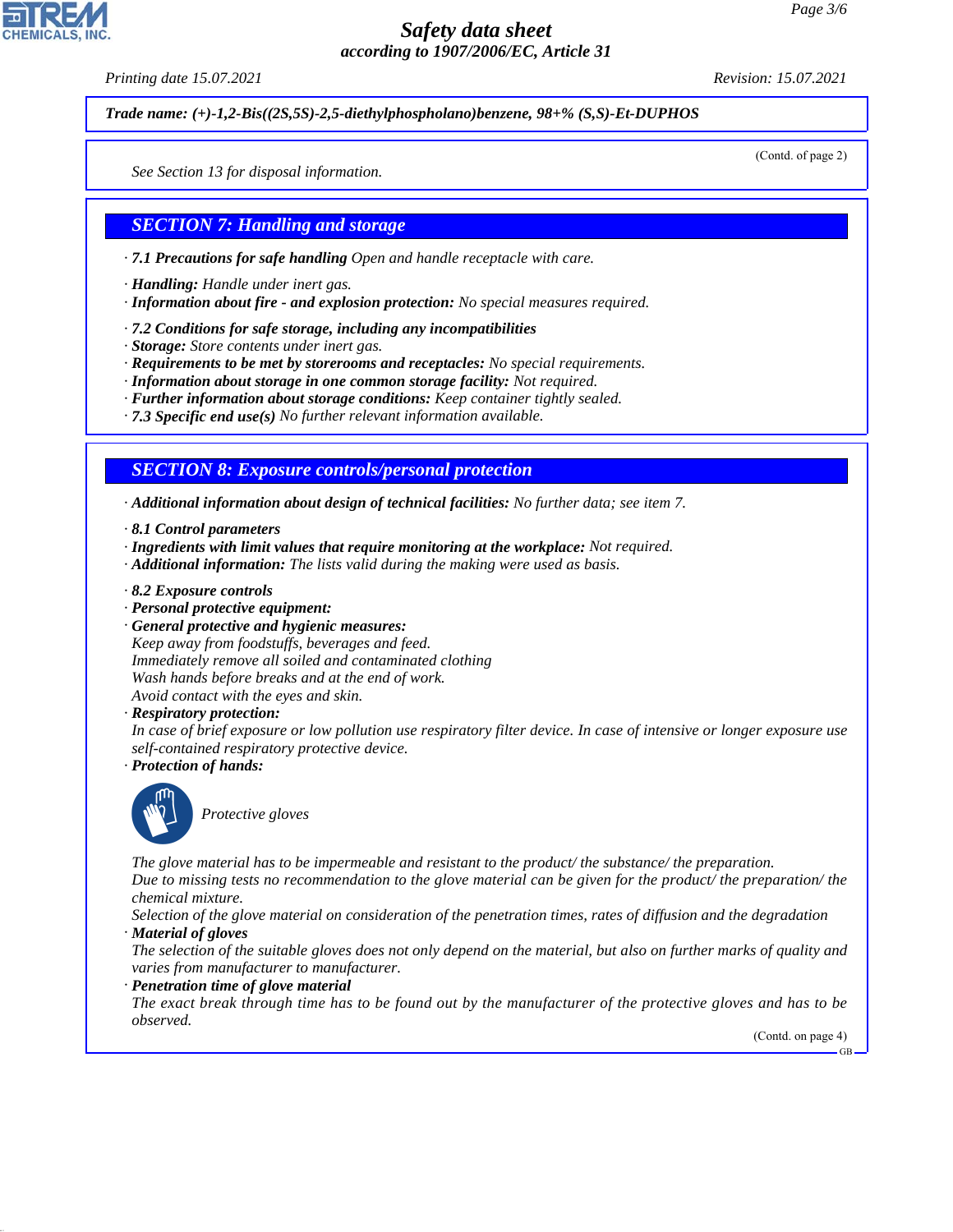*Printing date 15.07.2021 Revision: 15.07.2021*

CHEMICALS, INC.

| (Contd. of page 3)<br>$\cdot$ Eye protection:<br>Tightly sealed goggles<br>· 9.1 Information on basic physical and chemical properties<br>· General Information<br>$\cdot$ Appearance:<br>Oily<br>Form:<br>Colourless<br>Colour:<br><b>Odourless</b><br>$\cdot$ Odour:<br>· Odour threshold:<br>Not determined.<br>$\cdot$ pH-value:<br>Not applicable.<br>Change in condition<br>Melting point/freezing point:<br>Undetermined.<br>Initial boiling point and boiling range: Undetermined.<br>· Flash point:<br>Not applicable.<br>Not determined.<br>· Flammability (solid, gas):<br>· Ignition temperature:<br>Not determined.<br>Decomposition temperature:<br>Not determined.<br>· Auto-ignition temperature:<br>Product does not present an explosion hazard.<br>· Explosive properties:<br>· Explosion limits:<br>Not determined.<br>Lower:<br>Not determined.<br><b>Upper:</b><br>· Vapour pressure:<br>Not applicable.<br>$\cdot$ Density at 20 $\textdegree$ C:<br>1.01 $g/cm^3$<br>· Relative density<br>Not determined.<br>· Vapour density<br>Not applicable.<br>$\cdot$ Evaporation rate<br>Not applicable.<br>· Solubility in / Miscibility with<br>Insoluble.<br>water:<br>· Partition coefficient: n-octanol/water:<br>Not determined.<br>· Viscosity:<br>Dynamic:<br>Not applicable.<br>Kinematic:<br>Not applicable.<br>· Solvent content:<br>$0.0\%$<br>Organic solvents:<br>$0.00\%$<br>$VOC$ (EC)<br>100.0%<br><b>Solids content:</b><br>.9.2 Other information<br>No further relevant information available. | Trade name: $(+)-1,2-Bis((2S,5S)-2,5-diethylphospholano)benzene, 98+% (S,S)-Et-DUPHOS$ |  |  |
|------------------------------------------------------------------------------------------------------------------------------------------------------------------------------------------------------------------------------------------------------------------------------------------------------------------------------------------------------------------------------------------------------------------------------------------------------------------------------------------------------------------------------------------------------------------------------------------------------------------------------------------------------------------------------------------------------------------------------------------------------------------------------------------------------------------------------------------------------------------------------------------------------------------------------------------------------------------------------------------------------------------------------------------------------------------------------------------------------------------------------------------------------------------------------------------------------------------------------------------------------------------------------------------------------------------------------------------------------------------------------------------------------------------------------------------------------------------------------------------------------------------------------------|----------------------------------------------------------------------------------------|--|--|
|                                                                                                                                                                                                                                                                                                                                                                                                                                                                                                                                                                                                                                                                                                                                                                                                                                                                                                                                                                                                                                                                                                                                                                                                                                                                                                                                                                                                                                                                                                                                    |                                                                                        |  |  |
|                                                                                                                                                                                                                                                                                                                                                                                                                                                                                                                                                                                                                                                                                                                                                                                                                                                                                                                                                                                                                                                                                                                                                                                                                                                                                                                                                                                                                                                                                                                                    |                                                                                        |  |  |
|                                                                                                                                                                                                                                                                                                                                                                                                                                                                                                                                                                                                                                                                                                                                                                                                                                                                                                                                                                                                                                                                                                                                                                                                                                                                                                                                                                                                                                                                                                                                    |                                                                                        |  |  |
|                                                                                                                                                                                                                                                                                                                                                                                                                                                                                                                                                                                                                                                                                                                                                                                                                                                                                                                                                                                                                                                                                                                                                                                                                                                                                                                                                                                                                                                                                                                                    |                                                                                        |  |  |
|                                                                                                                                                                                                                                                                                                                                                                                                                                                                                                                                                                                                                                                                                                                                                                                                                                                                                                                                                                                                                                                                                                                                                                                                                                                                                                                                                                                                                                                                                                                                    |                                                                                        |  |  |
|                                                                                                                                                                                                                                                                                                                                                                                                                                                                                                                                                                                                                                                                                                                                                                                                                                                                                                                                                                                                                                                                                                                                                                                                                                                                                                                                                                                                                                                                                                                                    |                                                                                        |  |  |
|                                                                                                                                                                                                                                                                                                                                                                                                                                                                                                                                                                                                                                                                                                                                                                                                                                                                                                                                                                                                                                                                                                                                                                                                                                                                                                                                                                                                                                                                                                                                    |                                                                                        |  |  |
|                                                                                                                                                                                                                                                                                                                                                                                                                                                                                                                                                                                                                                                                                                                                                                                                                                                                                                                                                                                                                                                                                                                                                                                                                                                                                                                                                                                                                                                                                                                                    |                                                                                        |  |  |
|                                                                                                                                                                                                                                                                                                                                                                                                                                                                                                                                                                                                                                                                                                                                                                                                                                                                                                                                                                                                                                                                                                                                                                                                                                                                                                                                                                                                                                                                                                                                    |                                                                                        |  |  |
|                                                                                                                                                                                                                                                                                                                                                                                                                                                                                                                                                                                                                                                                                                                                                                                                                                                                                                                                                                                                                                                                                                                                                                                                                                                                                                                                                                                                                                                                                                                                    |                                                                                        |  |  |
|                                                                                                                                                                                                                                                                                                                                                                                                                                                                                                                                                                                                                                                                                                                                                                                                                                                                                                                                                                                                                                                                                                                                                                                                                                                                                                                                                                                                                                                                                                                                    |                                                                                        |  |  |
|                                                                                                                                                                                                                                                                                                                                                                                                                                                                                                                                                                                                                                                                                                                                                                                                                                                                                                                                                                                                                                                                                                                                                                                                                                                                                                                                                                                                                                                                                                                                    |                                                                                        |  |  |
|                                                                                                                                                                                                                                                                                                                                                                                                                                                                                                                                                                                                                                                                                                                                                                                                                                                                                                                                                                                                                                                                                                                                                                                                                                                                                                                                                                                                                                                                                                                                    |                                                                                        |  |  |
|                                                                                                                                                                                                                                                                                                                                                                                                                                                                                                                                                                                                                                                                                                                                                                                                                                                                                                                                                                                                                                                                                                                                                                                                                                                                                                                                                                                                                                                                                                                                    |                                                                                        |  |  |
|                                                                                                                                                                                                                                                                                                                                                                                                                                                                                                                                                                                                                                                                                                                                                                                                                                                                                                                                                                                                                                                                                                                                                                                                                                                                                                                                                                                                                                                                                                                                    |                                                                                        |  |  |
|                                                                                                                                                                                                                                                                                                                                                                                                                                                                                                                                                                                                                                                                                                                                                                                                                                                                                                                                                                                                                                                                                                                                                                                                                                                                                                                                                                                                                                                                                                                                    |                                                                                        |  |  |
|                                                                                                                                                                                                                                                                                                                                                                                                                                                                                                                                                                                                                                                                                                                                                                                                                                                                                                                                                                                                                                                                                                                                                                                                                                                                                                                                                                                                                                                                                                                                    |                                                                                        |  |  |
|                                                                                                                                                                                                                                                                                                                                                                                                                                                                                                                                                                                                                                                                                                                                                                                                                                                                                                                                                                                                                                                                                                                                                                                                                                                                                                                                                                                                                                                                                                                                    |                                                                                        |  |  |
|                                                                                                                                                                                                                                                                                                                                                                                                                                                                                                                                                                                                                                                                                                                                                                                                                                                                                                                                                                                                                                                                                                                                                                                                                                                                                                                                                                                                                                                                                                                                    |                                                                                        |  |  |
|                                                                                                                                                                                                                                                                                                                                                                                                                                                                                                                                                                                                                                                                                                                                                                                                                                                                                                                                                                                                                                                                                                                                                                                                                                                                                                                                                                                                                                                                                                                                    |                                                                                        |  |  |
|                                                                                                                                                                                                                                                                                                                                                                                                                                                                                                                                                                                                                                                                                                                                                                                                                                                                                                                                                                                                                                                                                                                                                                                                                                                                                                                                                                                                                                                                                                                                    |                                                                                        |  |  |
|                                                                                                                                                                                                                                                                                                                                                                                                                                                                                                                                                                                                                                                                                                                                                                                                                                                                                                                                                                                                                                                                                                                                                                                                                                                                                                                                                                                                                                                                                                                                    |                                                                                        |  |  |
|                                                                                                                                                                                                                                                                                                                                                                                                                                                                                                                                                                                                                                                                                                                                                                                                                                                                                                                                                                                                                                                                                                                                                                                                                                                                                                                                                                                                                                                                                                                                    |                                                                                        |  |  |
|                                                                                                                                                                                                                                                                                                                                                                                                                                                                                                                                                                                                                                                                                                                                                                                                                                                                                                                                                                                                                                                                                                                                                                                                                                                                                                                                                                                                                                                                                                                                    |                                                                                        |  |  |
|                                                                                                                                                                                                                                                                                                                                                                                                                                                                                                                                                                                                                                                                                                                                                                                                                                                                                                                                                                                                                                                                                                                                                                                                                                                                                                                                                                                                                                                                                                                                    |                                                                                        |  |  |
|                                                                                                                                                                                                                                                                                                                                                                                                                                                                                                                                                                                                                                                                                                                                                                                                                                                                                                                                                                                                                                                                                                                                                                                                                                                                                                                                                                                                                                                                                                                                    |                                                                                        |  |  |
|                                                                                                                                                                                                                                                                                                                                                                                                                                                                                                                                                                                                                                                                                                                                                                                                                                                                                                                                                                                                                                                                                                                                                                                                                                                                                                                                                                                                                                                                                                                                    |                                                                                        |  |  |
|                                                                                                                                                                                                                                                                                                                                                                                                                                                                                                                                                                                                                                                                                                                                                                                                                                                                                                                                                                                                                                                                                                                                                                                                                                                                                                                                                                                                                                                                                                                                    |                                                                                        |  |  |
|                                                                                                                                                                                                                                                                                                                                                                                                                                                                                                                                                                                                                                                                                                                                                                                                                                                                                                                                                                                                                                                                                                                                                                                                                                                                                                                                                                                                                                                                                                                                    |                                                                                        |  |  |
|                                                                                                                                                                                                                                                                                                                                                                                                                                                                                                                                                                                                                                                                                                                                                                                                                                                                                                                                                                                                                                                                                                                                                                                                                                                                                                                                                                                                                                                                                                                                    |                                                                                        |  |  |
|                                                                                                                                                                                                                                                                                                                                                                                                                                                                                                                                                                                                                                                                                                                                                                                                                                                                                                                                                                                                                                                                                                                                                                                                                                                                                                                                                                                                                                                                                                                                    |                                                                                        |  |  |
|                                                                                                                                                                                                                                                                                                                                                                                                                                                                                                                                                                                                                                                                                                                                                                                                                                                                                                                                                                                                                                                                                                                                                                                                                                                                                                                                                                                                                                                                                                                                    |                                                                                        |  |  |
|                                                                                                                                                                                                                                                                                                                                                                                                                                                                                                                                                                                                                                                                                                                                                                                                                                                                                                                                                                                                                                                                                                                                                                                                                                                                                                                                                                                                                                                                                                                                    |                                                                                        |  |  |
|                                                                                                                                                                                                                                                                                                                                                                                                                                                                                                                                                                                                                                                                                                                                                                                                                                                                                                                                                                                                                                                                                                                                                                                                                                                                                                                                                                                                                                                                                                                                    |                                                                                        |  |  |
|                                                                                                                                                                                                                                                                                                                                                                                                                                                                                                                                                                                                                                                                                                                                                                                                                                                                                                                                                                                                                                                                                                                                                                                                                                                                                                                                                                                                                                                                                                                                    |                                                                                        |  |  |
|                                                                                                                                                                                                                                                                                                                                                                                                                                                                                                                                                                                                                                                                                                                                                                                                                                                                                                                                                                                                                                                                                                                                                                                                                                                                                                                                                                                                                                                                                                                                    |                                                                                        |  |  |
|                                                                                                                                                                                                                                                                                                                                                                                                                                                                                                                                                                                                                                                                                                                                                                                                                                                                                                                                                                                                                                                                                                                                                                                                                                                                                                                                                                                                                                                                                                                                    |                                                                                        |  |  |
|                                                                                                                                                                                                                                                                                                                                                                                                                                                                                                                                                                                                                                                                                                                                                                                                                                                                                                                                                                                                                                                                                                                                                                                                                                                                                                                                                                                                                                                                                                                                    |                                                                                        |  |  |

# *SECTION 10: Stability and reactivity*

44.1.1

*· 10.1 Reactivity No further relevant information available.*

GB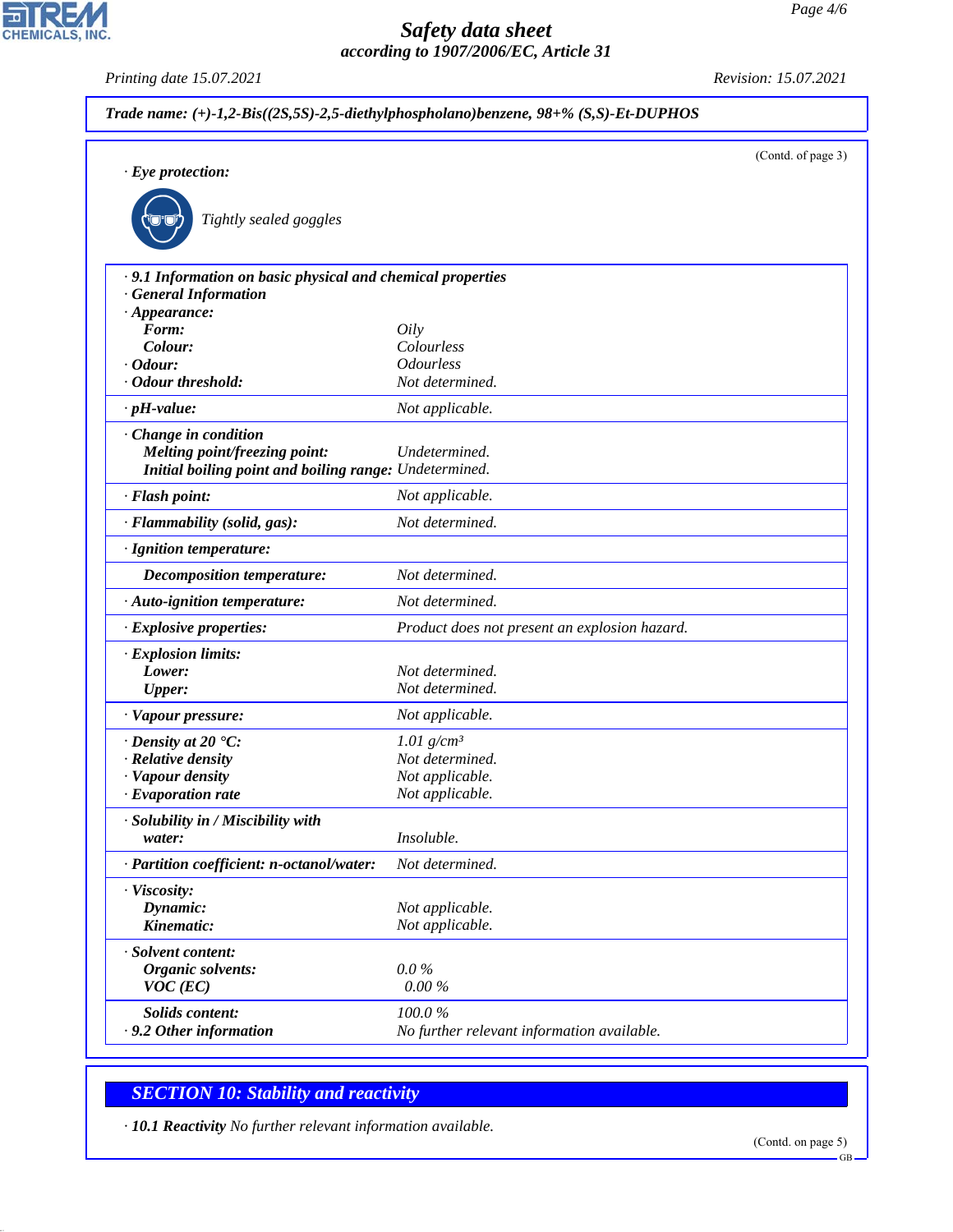*Printing date 15.07.2021 Revision: 15.07.2021*

*Trade name: (+)-1,2-Bis((2S,5S)-2,5-diethylphospholano)benzene, 98+% (S,S)-Et-DUPHOS*

- *· 10.2 Chemical stability*
- *· Thermal decomposition / conditions to be avoided: No decomposition if used according to specifications.*
- *· 10.3 Possibility of hazardous reactions No dangerous reactions known.*
- *· 10.4 Conditions to avoid No further relevant information available.*
- *· 10.5 Incompatible materials: No further relevant information available.*
- *· 10.6 Hazardous decomposition products: No dangerous decomposition products known.*

# *SECTION 11: Toxicological information*

- *· 11.1 Information on toxicological effects*
- *· Acute toxicity Based on available data, the classification criteria are not met.*
- *· Primary irritant effect:*
- *· Skin corrosion/irritation*
- *Causes skin irritation.*
- *· Serious eye damage/irritation*
- *Causes serious eye irritation.*
- *· Respiratory or skin sensitisation Based on available data, the classification criteria are not met.*
- *· CMR effects (carcinogenity, mutagenicity and toxicity for reproduction)*
- *· Germ cell mutagenicity Based on available data, the classification criteria are not met.*
- *· Carcinogenicity Based on available data, the classification criteria are not met.*
- *· Reproductive toxicity Based on available data, the classification criteria are not met.*
- *· STOT-single exposure*
- *May cause respiratory irritation.*
- *· STOT-repeated exposure Based on available data, the classification criteria are not met.*
- *· Aspiration hazard Based on available data, the classification criteria are not met.*

### *SECTION 12: Ecological information*

- *· 12.1 Toxicity*
- *· Aquatic toxicity: No further relevant information available.*
- *· 12.2 Persistence and degradability No further relevant information available.*
- *· 12.3 Bioaccumulative potential No further relevant information available.*
- *· 12.4 Mobility in soil No further relevant information available.*
- *· Additional ecological information:*
- *· General notes: Not known to be hazardous to water.*
- *· 12.5 Results of PBT and vPvB assessment*
- *· PBT: Not applicable.*
- *· vPvB: Not applicable.*
- *· 12.6 Other adverse effects No further relevant information available.*

# *SECTION 13: Disposal considerations*

- *· 13.1 Waste treatment methods*
- *· Recommendation*

44.1.1

*Must not be disposed together with household garbage. Do not allow product to reach sewage system.*

- *· Uncleaned packaging:*
- *· Recommendation: Disposal must be made according to official regulations.*

(Contd. on page 6)

GB